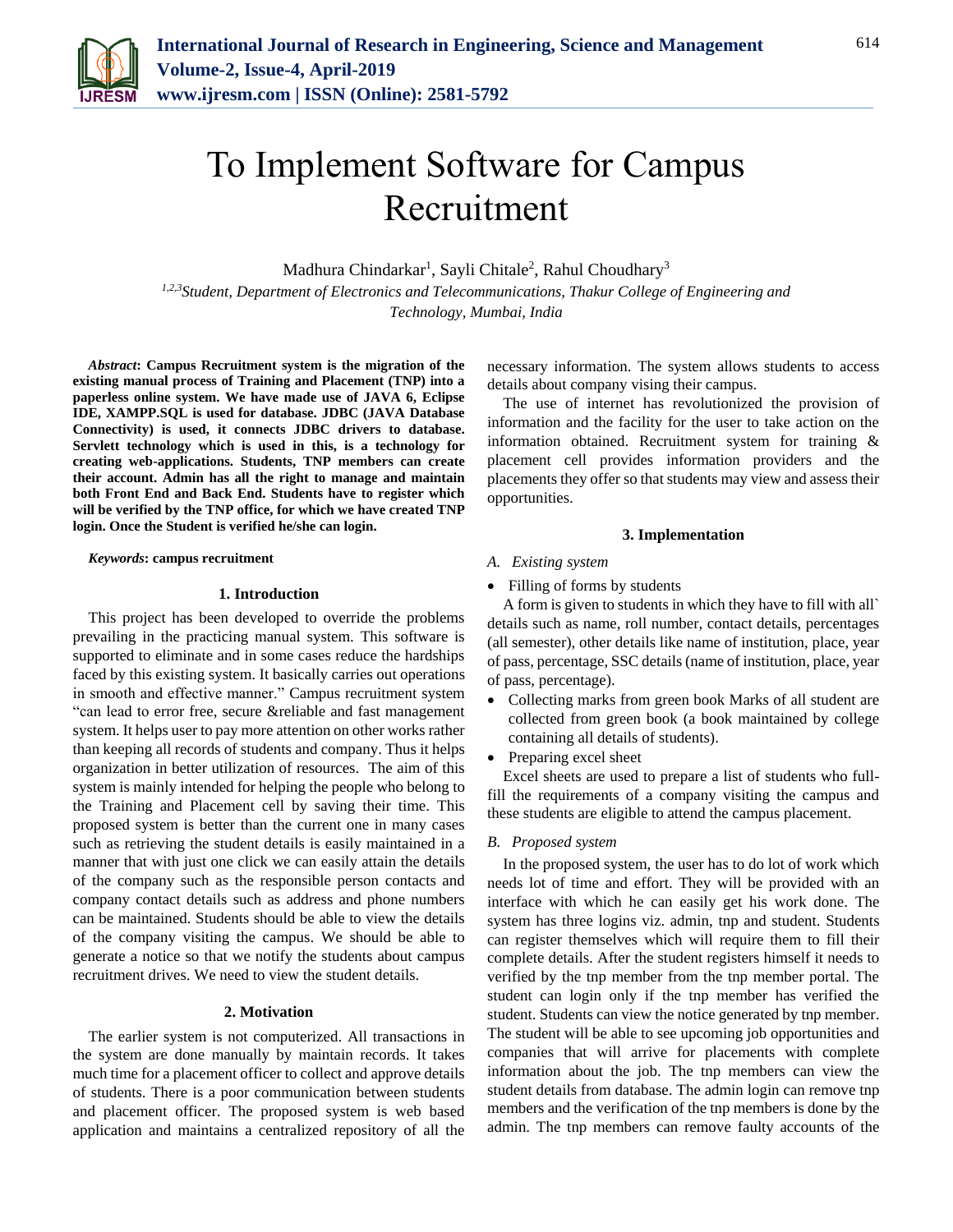

students.

### *Advantages:*

- Security of data
- Ensures data accuracy's
- Proper control of the higher officials
- Minimize manual data entry
- Minimum time needed for the various processing
- Greater efficiency
- Better service
- User friendly & interactive
- Minimum time required

## *Disadvantages:*

- Lack of security of data
- More man power
- Time consuming
- Consumes large volume of pare work
- Needs manual calculator
- Difficult to do any changes in data







Fig. 2. Data flow diagram

## **4. Results**

## *Expected Outcomes:*

1) In the existing system, a form is given to students in which they fill their details. Then an excel sheet is created from the data received. This conventional system requires more time and people because whenever a company is visiting the campus the tnp send a notice to the respective department, create a list of students reaching the criteria , then sent the list to respective department to sign if they want to apply for the company. All the work is done manually n requires more time and effort.

2) That is why in the proposed system we are implementing a software for campus recruitment. This will save time and effort of tnp people. The tnp will update all information on the site rather than doing all work manually. They will add jobs, company, notices directly. The student will get all the required information directly from the site. If they wish to apply for company, the can directly sent their consent by clicking apply button next to company name. They can get company description on one site rather than searching multiple sites. The tnp will verify student logging the site and remove any faulty accounts. The person who handles everything is the Admin. He checks if the information entered is right or not. He will verify tnp login and delete if found faulty. Admin is the root of this system.



Fig. 3. Student and tnp login

|             | 4 空<br>0 2 Pages #2 |
|-------------|---------------------|
| Admin Login |                     |
| Username    |                     |
| 4 Password  |                     |
|             |                     |
|             |                     |
|             | Sign In             |

Fig. 4. Admin login

|                   | STUDENT REGISTRATION FORM       |  |
|-------------------|---------------------------------|--|
|                   |                                 |  |
| <b>FIRST NAME</b> |                                 |  |
|                   | (max 30 characters a-z and A-Z) |  |
|                   |                                 |  |
| MIDDLE NAME       | (max 30 characters a-z and A-Z) |  |
|                   |                                 |  |
| <b>LAST NAME</b>  |                                 |  |
|                   | (max 30 characters a-z and A-Z) |  |
| <b>GENDER</b>     | Male * Female 0                 |  |
|                   |                                 |  |
| DATE OF RIRTH     | $dd - mc - yyyy$                |  |
|                   |                                 |  |
| AGE.              |                                 |  |
|                   |                                 |  |
| <b>EMAIL ID</b>   |                                 |  |
|                   |                                 |  |
| MOBILE NUMBER     |                                 |  |
|                   | (10 digit number)               |  |

Fig. 5. Student registration page

## **5. Conclusion**

In this work,

- 1. We have done the literature survey on the software implementation of campus recruitment.
	- 2. After studying the existing work we have proposed our